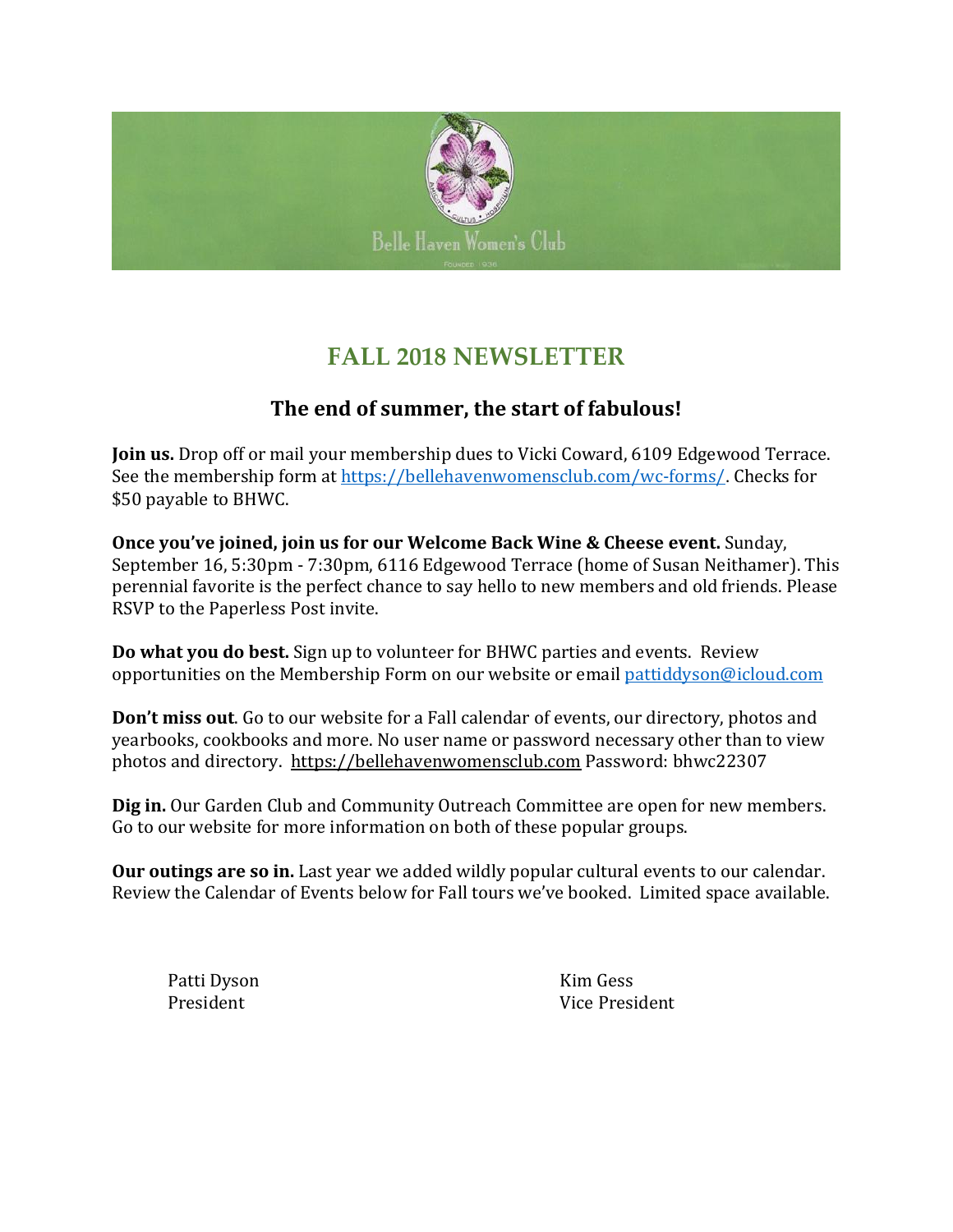#### **Belle Haven Women's Club 2018-2019 Board Officers**

President Patti Dyson Vice-President Kim Gess Treasurer Laura Simmons Communications Secretary Mari Lou Livingood Recording Secretary **Example 2** Erin Barry President Emeritus Betsy Regnell

#### **Section Chairs**

Garden Club President Eleni Silverman Garden Club Vice-President Janet Forsgren

Community Outreach Susan Golightly and Fran Rice

#### **Committee Chairs**

Parliamentarian Lura Nell Mitchell Publicity **Kim Gallagher** Historian & Archivist Betty Demarest BHCA Liaison Vicki Coward Web Administrator Eleni Silverman Photographer Susan Hunt

Finance Elizabeth Wilmot-Adler Membership Vicki Coward and Bethann Horey

#### **Welcome our New BHWC Members**

Jena Anschultz Kala Fillmann

Jodi Burns Catherine Harden 2301 Windsor Rd. 2011 Glen Dr.

Megan Doughty Charlotte Koeniger 6048 Woodmont Rd. 1904 Glen Dr.

Lindsay Downes 6219 Arkendale Rd.

6210 Foxcroft Rd. 6103 Vernon Ter.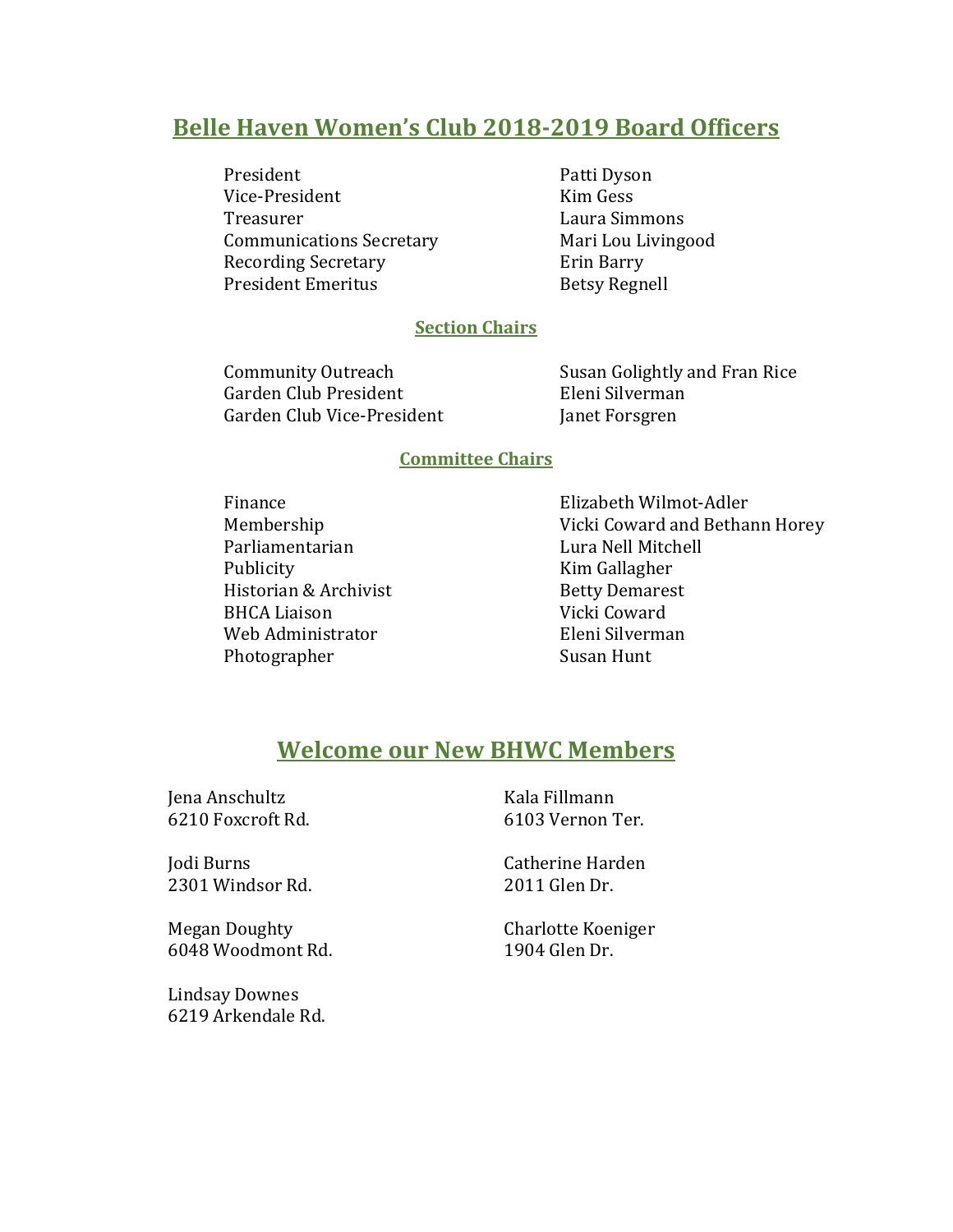#### **2018-2019 BHWC Calendar of Events**

Monday, September 10 BHWC Board Meeting 7:00pm Home of Patti Dyson

Tuesday, September 18 Garden Club

7:00pm Home of Kim Gess

Saturday, October 6 Blocktail Party

10:00am Home of Fran Rice

5:00pm Chair: Glenn Stoever

Monday, November 5 BHWC Board Meeting

10:00am Location TBD

Tuesday, September 11 Community Outreach Meeting 10:00am Home of Susan Golightly Welcome Back and Planning Meeting

Sunday, September 16 Welcome Back Wine and Cheese 5:30pm-7:30pm Home of Susan Neithamer Chairs: Kim Gallagher and Denise Jackson

8:30am-3:30pm Field Trip to Don's Dahlia Farm in Leesburg, VA

Tuesday, September 25 Library of Congress Tour 10:00am Open to 40 people maximum

Monday, October 1 BHWC Board Meeting

6:30pm-10:00pm Randall Court Cul-de-sac Co-Chairs: Margie Griffith and Tucker Taylor

Tuesday, October 9 Community Outreach Meeting

Tuesday, October 16 Garden Club Meeting 10:00am-12:00pm Hosted by Elaine Kramer

Wednesday, October 31 Halloween Parade and Pizza Party Community Outreach – Coffee Collection for the Penn Daw Fire Department Chairs: Susan Golightly and Fran Rice

7:00pm Home of Mari Lou Livingood

Tuesday, November 13 Community Outreach Meeting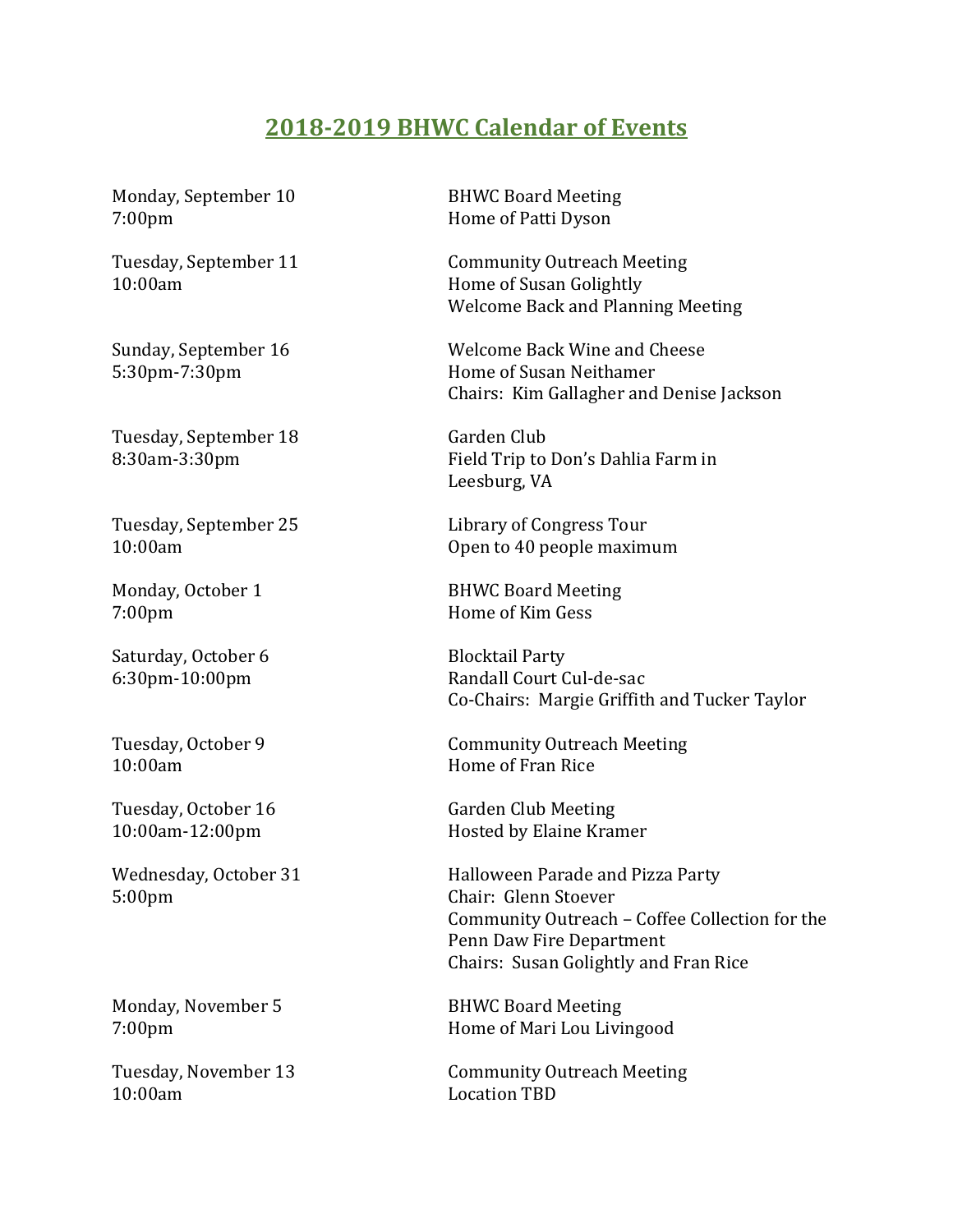Monday, December 3 BHWC Board Meeting<br>7:00pm Home of Erin Barry

Friday, December 7 Greens Workshop 9:30am-12:30pm BHCC Ballroom

Wednesday, November 28 National Cathedral Tour and Tea Open to 40 people maximum

Home of Erin Barry

Chair: Jan Routh

Saturday, December 8 Holiday Cocktail Party<br>7:00pm-11:00pm Home of Ellen and Jeff Home of Ellen and Jeff Walter Chairs: Betsy Regnell and Jan Routh

Tuesday, December 11 Community Outreach Holiday Luncheon<br>12:00pm Location TBD Location TBD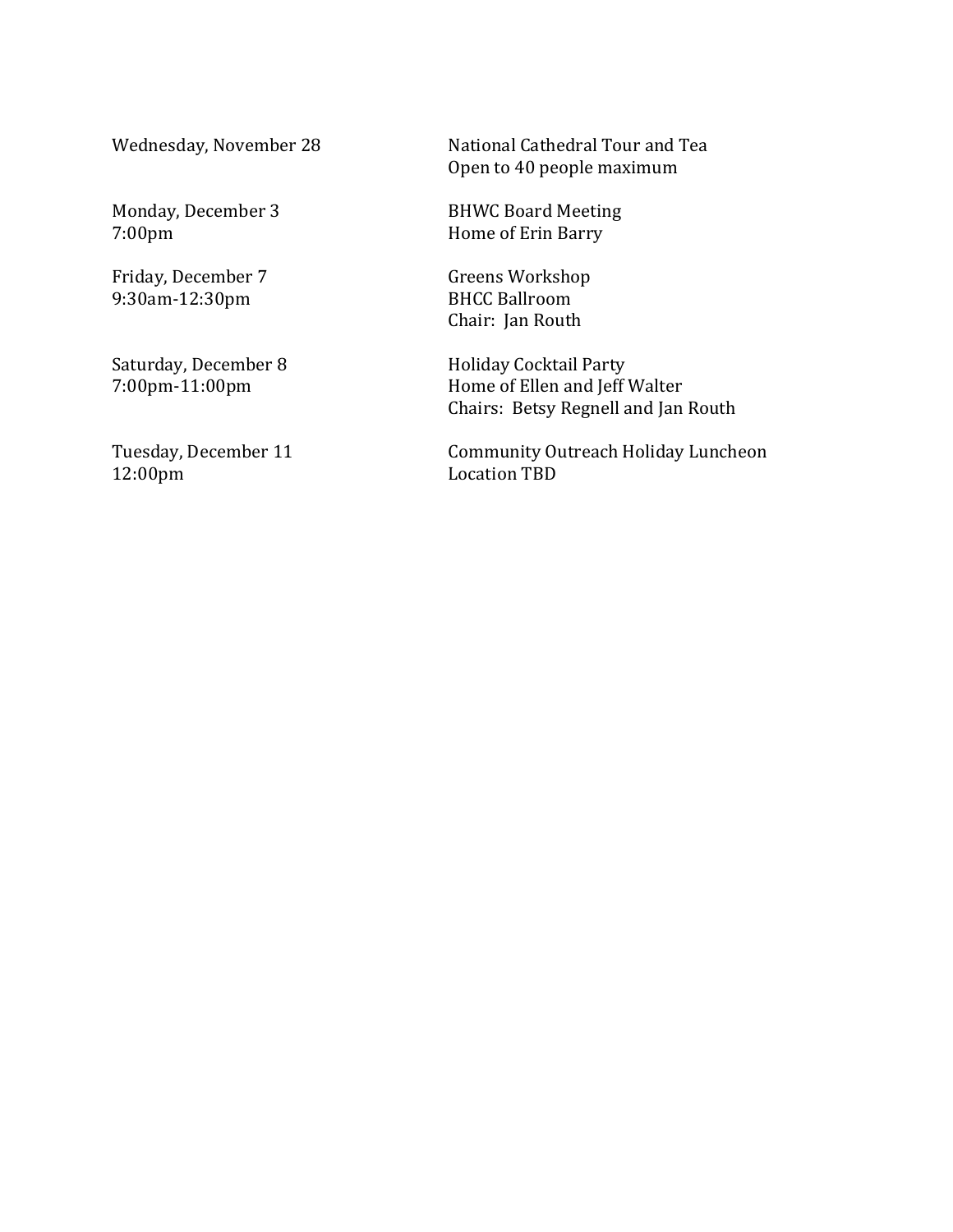# **Garden Club**

The Belle Haven Garden Club kicks off Fall with a field trip to Don's Dahlia Farm just outside Leesburg, VA on Tuesday, September 18. Don is the President of the American Dahlia Society and has served as President and Board Member of the National Capital Dahlia Society for many years. We will carpool to Don's Farm and make time for lunch in Leesburg. Lura Nell Mitchell has arranged for Don to give us a private tour of his dahlia farm, and he has offered to sell us part of his selection of dahlias.

The October meeting of the Garden Club will be hosted by Elaine Kramer, 1800 Edgehill Drive, on Tuesday, October 16. The meeting will begin at 10am with coffee and conversation, and we will discuss venues for 2019 garden-related field trips and a speaker for our evening meeting in the Spring.

All Garden Club activities and information on gardening in the area can be found at [www.bellehavengardenclub.com.](http://www.bellehavengardenclub.com/)

### **Community Outreach**

Community Outreach will meet at 10am, Tuesday, September 11, at the home of Susan Golightly. Our current members are looking forward to welcoming many new members! Once again, we will be collecting coffee for the Penn Daw Fire Department at the Halloween Parade on October 31.

# **Cultural Events**

We are planning four cultural events for the 2018-2019 year – and two are already scheduled! A tour of the Library of Congress-Jefferson Building on September 25, and a tour and tea at the Washington National Cathedral on November 28. As the dates draw closer, we will provide specific information via BHWC email.

The cultural events have limited capacity. Please watch your email for them to be announced, and be sure to follow instructions for signing up.

If you have any questions or suggestions for future events, please contact Alison Christmas [\(alisonchristmas@icloud.com\)](mailto:alisonchristmas@icloud.com) or Betsy Regnell [\(betsy.regnell@gmail.com\)](mailto:betsy.regnell@gmail.com).